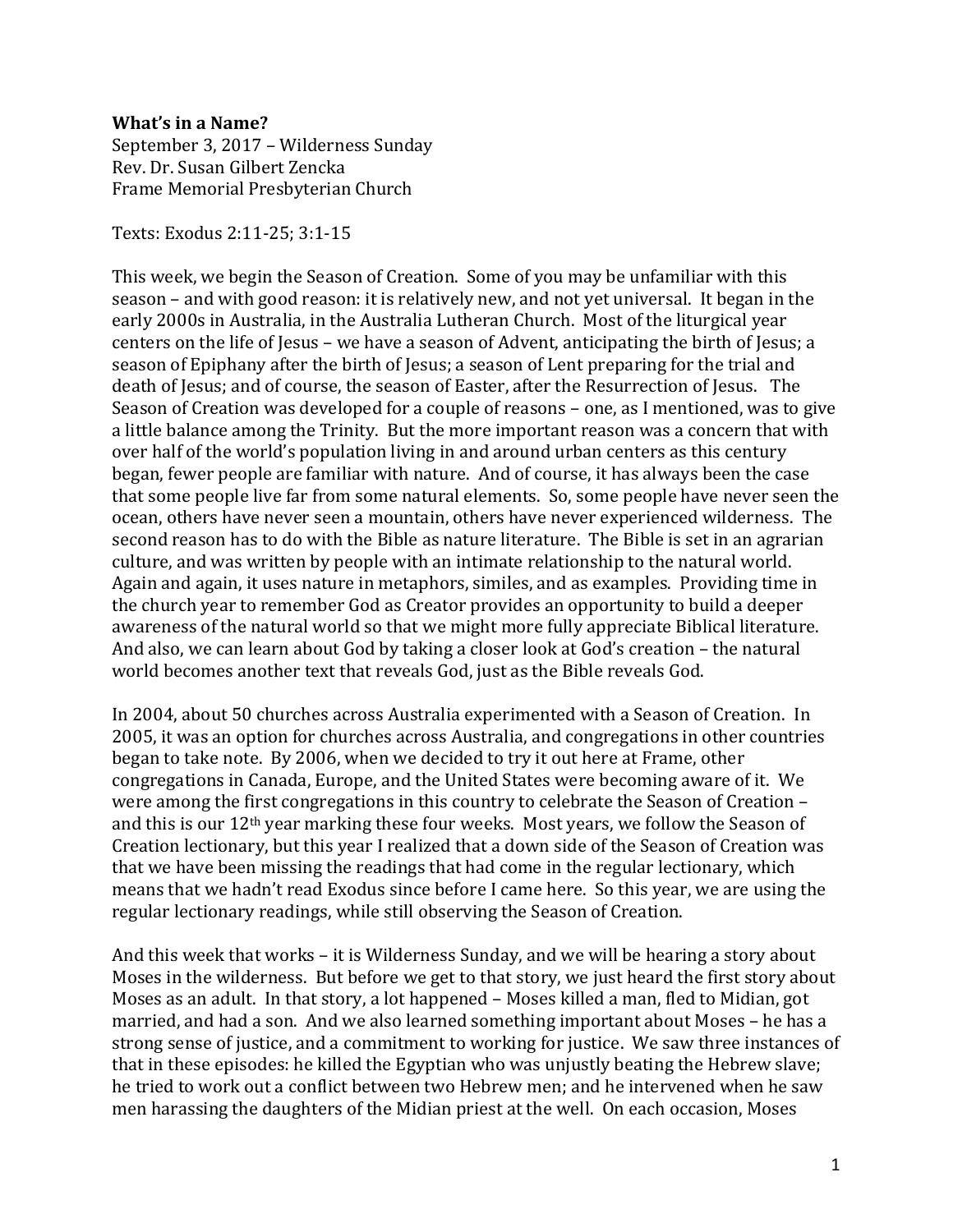stepped in to try and right the wrongs he observed, and he did so knowing that it could impact him. And there were indeed consequences – some bad, some good. He had to flee what had been his home country, Egypt, to go to Midian; and, he ended up being welcomed by the Midian priest, and finding a wife.

And that brings him to the next chapter, so let us listen to that story: Exodus 3:1-15. You might want to take out your pew Bibles and follow along, because we are going to be looking at a few things. But before we read that, let's take another look at the end of chapter 2, because there was a kind of "meanwhile, back at the ranch" moment there.

Near the end of chapter two, there is a turn in the story: the king of Egypt (who is, as I pointed out last week, nameless) died. And the Hebrew people continued to suffer. Now, I want to look at two sets of four words here – the first is about the Hebrew people. The four words are translated as two words that are repeated in English, but they are four distinct words in Hebrew: in English, it says, "The Israelites groaned under their slavery, and cried out. Out of the slavery their cry for help rose up to God. **<sup>24</sup>**God heard their groaning…." I spoke to you last week about a new book called *The Exodus: How It Happened and Why It Matters* by a Jewish Old Testament scholar named Richard Elliott Friedman. Friedman follows the Hebrew in translating it with 4 different words: "And the children of Israel groaned from the work, and they cried out, and their wail went up to God from the work. And God heard their moaning…." They groaned, cried out, there was a wail, and moaning….there is a greater sense of intensity as one after another word is piled on. The suffering is becoming deeper and deeper.

And in response, there is another cluster of four words: "God heard their groaning, and God remembered his covenant with Abraham, Isaac, and Jacob. **<sup>25</sup>** God looked upon the Israelites, and God took notice of them." Again, I'm going to go back to Professor Friedman's translation which seems more accurate: "And God heard their moaning, and God remembered His covenant with Abraham, with Isaac, with Jacob. And God saw the children of Israel. And God knew!"

Two of these words are somewhat more intense in Hebrew. The first word, God heard, implies hearing and responding. When it is used of humans, it suggests "Hear and obey" or "listen." It has a little more intensity than simply "hear" which one can do passively. It is the first word in the creed that observant Jews say each day, the Shema "Sh'ma Yisra'eil Adonai Eloheinu Adonai echad" which Friedman translates as "Listen, Israel: YHWH is our God. YHWH is One" or more commonly "Hear Israel, the Lord is our God; the Lord is one." The verb there, Sh'ma, or Hear, has a little more to it – hear and take note, or listen.

And the final verb is the verb "yada" which means "to know" – and it suggests a thorough, intimate knowledge. It is the word used at some places in the Old Testament to suggest intimate physical relationships, as in "Adam knew his wife, Eve, and she bore a son…." The NRSV translation "take notice" doesn't quite go far enough. Yada means to know deeply, to know intimately. God knew the depth of the Hebrew peoples' suffering. God understood. What is conveyed is that God does not stand at a distance from our pain – God sees and enters into our experience with us. God quite literally feels our pain.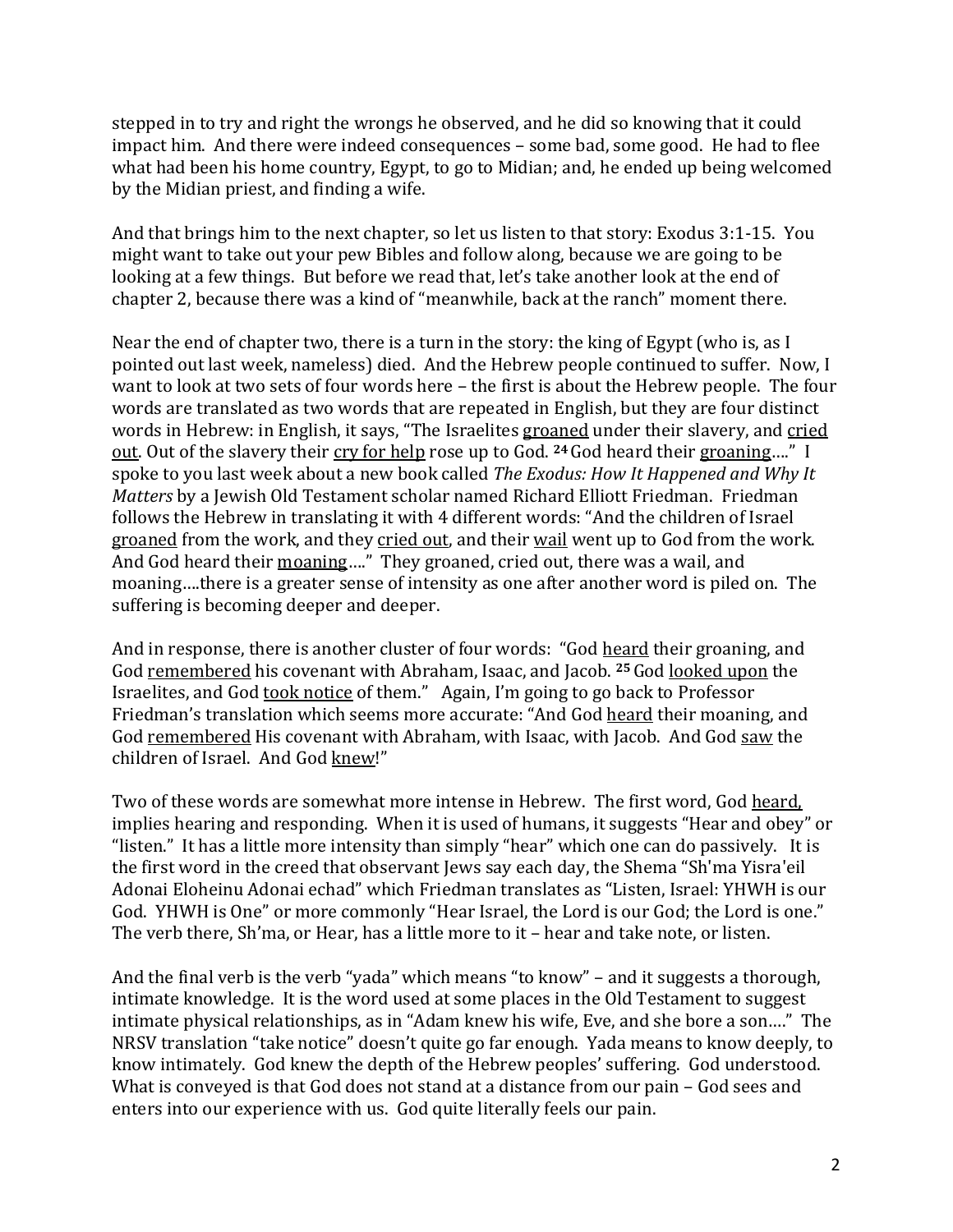And so it is after these two cluster of four words conveying with some intensity both the extent of the Hebrew suffering and God's hearing, remembering, seeing, and knowing that suffering, that we come to the next chapter. This will be God's response.

Moses is in the wilderness – and this isn't a desert, as some people sometimes think when we hear about the people of Israel traveling in the wilderness, or Moses being in the wilderness. It really is just uncharted territory, or more aptly, unsettled territory. And this has symbolic as well as literal meaning, for Moses' life is uncharted – he came from Egypt and has stayed in Midian. But it is not home – it is neither among the Hebrew people, where he spent his younger years; nor is it Egypt, where he spent his growing up years in the court of the Pharaoh. Moses is already somewhat metaphorically in uncharted territory – is he Hebrew or Egyptian? And now he is in uncharted territory, tending the sheep of his father-in-law, and he is about to enter even more uncharted territory. He is about to meet God. Listen to the word of God from Exodus 3:1-15.

**3** Moses was keeping the flock of his father-in-law Jethro, the priest of Midian; he led his flock beyond the wilderness, and came to Horeb, the mountain of God. **<sup>2</sup>** There the angel of the Lord appeared to him in a flame of fire out of a bush; he looked, and the bush was blazing, yet it was not consumed. **<sup>3</sup>** Then Moses said, "I must turn aside and look at this great sight, and see why the bush is not burned up." **<sup>4</sup>**When the Lord saw that he had turned aside to see, God called to him out of the bush, "Moses, Moses!" And he said, "Here I am." **<sup>5</sup>**Then he said, "Come no closer! Remove the sandals from your feet, for the place on which you are standing is holy ground." **<sup>6</sup>**He said further, "I am the God of your father, the God of Abraham, the God of Isaac, and the God of Jacob." And Moses hid his face, for he was afraid to look at God.

**<sup>7</sup>** Then the Lord said, "I have observed the misery of my people who are in Egypt; I have heard their cry on account of their taskmasters. Indeed, I know their sufferings, **<sup>8</sup>** and I have come down to deliver them from the Egyptians, and to bring them up out of that land to a good and broad land, a land flowing with milk and honey, to the country of the Canaanites, the Hittites, the Amorites, the Perizzites, the Hivites, and the Jebusites. **<sup>9</sup>** The cry of the Israelites has now come to me; I have also seen how the Egyptians oppress them. **<sup>10</sup>** So come, I will send you to Pharaoh to bring my people, the Israelites, out of Egypt." **<sup>11</sup>** But Moses said to God, "Who am I that I should go to Pharaoh, and bring the Israelites out of Egypt?" **<sup>12</sup>**He said, "I will be with you; and this shall be the sign for you that it is I who sent you: when you have brought the people out of Egypt, you shall worship God on this mountain."

**<sup>13</sup>** But Moses said to God, "If I come to the Israelites and say to them, 'The God of your ancestors has sent me to you,' and they ask me, 'What is his name?' what shall I say to them?" **<sup>14</sup>**God said to Moses, "I am who I am."[\[a\]](https://www.biblegateway.com/passage/?search=Exodus+3&version=NRSV#fen-NRSV-1594a) He said further, "Thus you shall say to the Israelites, 'I am has sent me to you.'" **<sup>15</sup>** God also said to Moses, "Thus you shall say to the Israelites, 'The Lord, $[b]$  the God of your ancestors, the God of Abraham, the God of Isaac, and the God of Jacob, has sent me to you':

This is my name forever,

and this my title for all generations.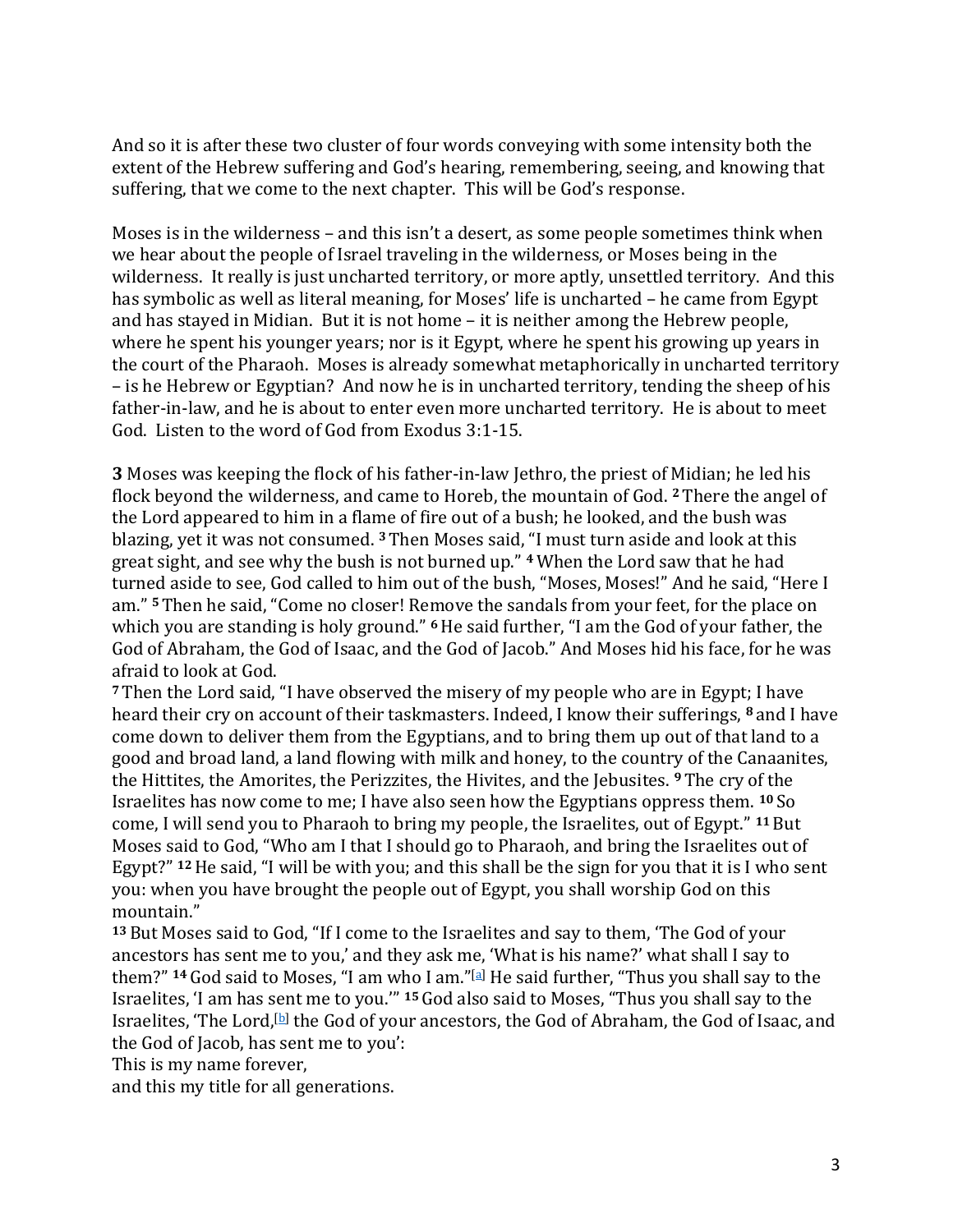Notice that Moses isn't at a temple or an altar – he's at work, doing what he does, tending the sheep. Notice too that it is his curiosity that brings him to God. And then God calls to him: "Moses! Moses!" He calls him twice, as he called Abraham back in Genesis, and as he will call the boy-prophet Samuel later, and as the risen Jesus will call the Pharisee Saul much later – Saul who will become Paul as he responds to the call of Jesus in his life.

"Moses! Moses!" and Moses replies "Here I am" as Abraham before him and Samuel after him responded. The writer is showing that this is a classic call narrative. And indeed it is a classic call narrative – it has all the usual elements: the call from God, the protest from the one called, and the reassurance and reaffirmation by God of the call. But first, God introduces himself to Moses, and does so in very personal terms: "I am the God of your father," and then God adds the standard formula: "the God of Abraham, the God of Isaac, the God of Jacob." God then goes on to describe to Moses his awareness of the suffering of the Israelites, and then tells him what he is to do: "I will send you to Pharaoh to bring my people, the Israelites, out of Egypt."

And Moses isn't fooled by how simple God made it sound – here comes the protest: Moses asks, "Who am I that I should go to Pharaoh, and bring the Israelites out of Egypt?" And God responds with a big promise, that we sometimes overlook in this episode with all the special effects of the burning bush, and the big reveal of the name of God. God says, "I will be with you." And this means something now after the earlier descriptions – we know that God doesn't just stand at a distance and monitor the situation; God enters in fully, and is in it, whatever it is, with us.

This is what Canadian theologian Douglas John Hall said the crucifixion of Jesus reveals to us – there is no point at which Jesus turns back and says, "I've done enough." There is no limit to God's solidarity with us. God enters fully into our joy, fully into our work for justice, fully into our suffering. God is with us. God has been with us. God will be with us.

And this will be the sign, he tells Moses, we'll be back here again. My mother used to tell my younger brother similar things when he was little and she and Dad were going out at night – he would be anxious, and she would say something like, "Jonathan, you'll have a good time with the babysitter, and then tomorrow, we'll have Cheerios for breakfast." It wasn't the promise of a treat – it was the promise of tomorrow, and that's the promise that God gave Moses. "We'll be back here before long—you and I, and all the people."

So Moses asked another question, "When I go to the Israelites and say 'the God of your ancestors sent me' what if they ask your name? What should I tell them?" And God gave them his name, YHWH, which is a form of the verb 'to be' and there is some considerable ambiguity about what exactly it means. Old Testament scholar Terence Freitheim says should best be translated, "I am what I will be." God is telling Moses, says Freitheim, that he will be with them in this process and on the journey just as he is with Moses now: I am what I will be. Others have pointed out that the name, Yahweh, has a breath sound to it. Still others have said it could be said to be translated as "Being itself." Professor Friedman says it is best translated "He causes it to be" which stresses God as the source of all being.